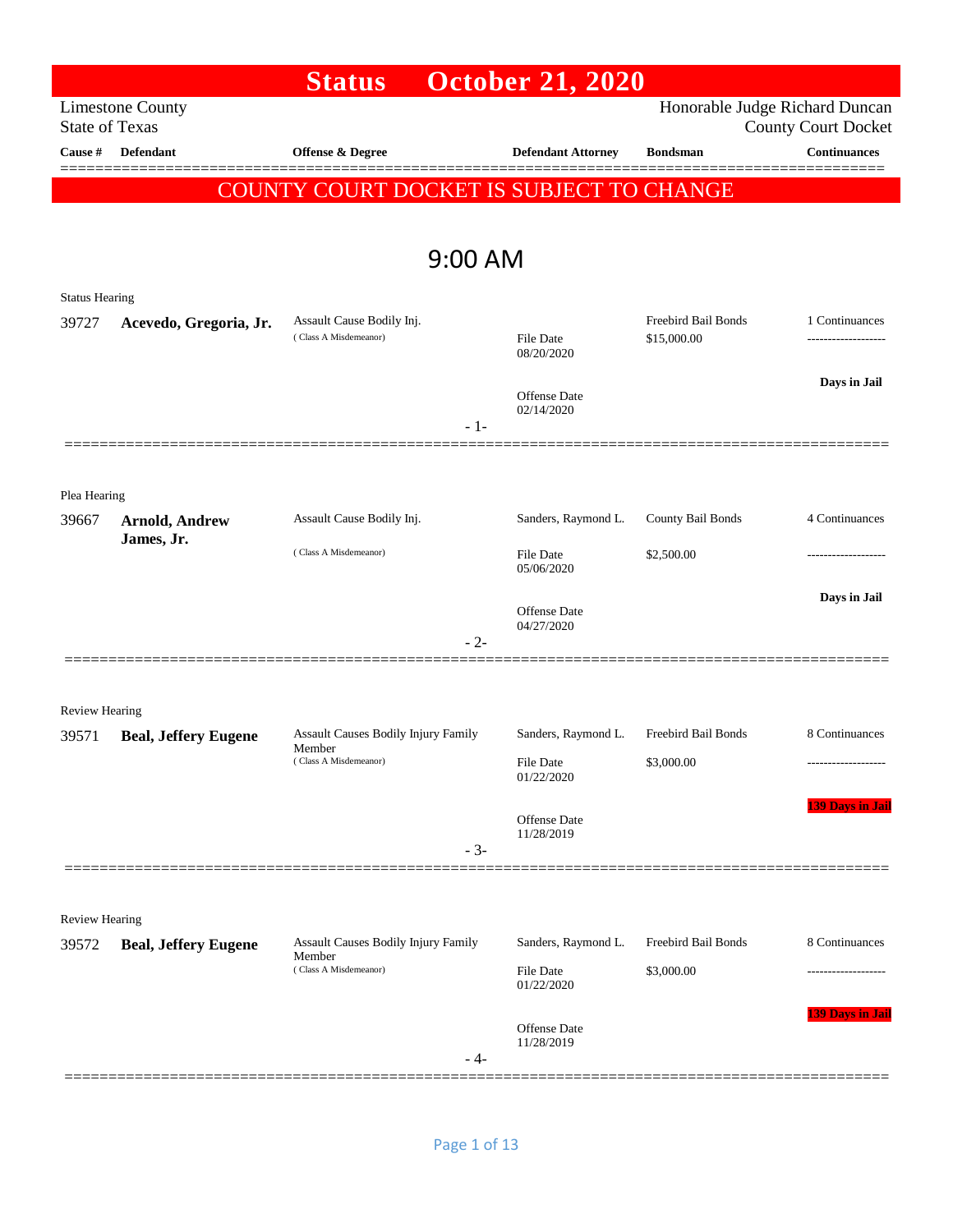|                                |                                  | <b>Status</b>                                    | <b>October 21, 2020</b>        |                     |                                                   |
|--------------------------------|----------------------------------|--------------------------------------------------|--------------------------------|---------------------|---------------------------------------------------|
| <b>State of Texas</b>          | <b>Limestone County</b>          |                                                  |                                |                     | Honorable Judge Richard Duncan                    |
| <b>Cause #</b>                 | <b>Defendant</b>                 | Offense & Degree                                 | <b>Defendant Attorney</b>      | <b>Bondsman</b>     | <b>County Court Docket</b><br><b>Continuances</b> |
|                                |                                  | COUNTY COURT DOCKET IS SUBJECT TO CHANGE         |                                |                     |                                                   |
|                                |                                  |                                                  |                                |                     |                                                   |
| <b>Status Hearing</b>          |                                  |                                                  |                                |                     |                                                   |
| 39741                          | <b>Butler, Christopher</b>       | Assault Causes Bodily Injury Family<br>Member    |                                | County Bail Bonds   | 1 Continuances                                    |
|                                | David                            | (Class A Misdemeanor)                            | <b>File Date</b><br>09/14/2020 | \$10,000.00         |                                                   |
|                                |                                  |                                                  | <b>Offense</b> Date            |                     | Days in Jail                                      |
|                                |                                  | $-5-$                                            | 08/05/2020                     |                     |                                                   |
| <b>Review Hearing</b>          |                                  |                                                  |                                |                     |                                                   |
| 39402                          | Cain, Shakasia                   | Resist Arrest Search Or Transport                |                                | Freebird Bail Bonds | 4 Continuances                                    |
|                                |                                  | (Class A Misdemeanor)                            | <b>File Date</b><br>06/25/2019 | \$2,500.00          |                                                   |
|                                |                                  |                                                  | Offense Date<br>03/30/2019     |                     | Days in Jail                                      |
|                                |                                  | $-6-$                                            |                                |                     |                                                   |
|                                |                                  |                                                  |                                |                     |                                                   |
| <b>Review Hearing</b>          |                                  |                                                  |                                |                     |                                                   |
| 39597                          | <b>Chatham, Nanette</b><br>Renee | Driving While Intoxicated/Open Alch<br>Container | Padian, Joseph J.              | County Bail Bonds   | 6 Continuances                                    |
|                                |                                  | (Class B Misdemeanor)                            | File Date<br>02/25/2020        | \$2,500.00          |                                                   |
|                                |                                  |                                                  |                                |                     | Days in Jail                                      |
|                                |                                  | $-7-$                                            | Offense Date<br>12/30/2019     |                     |                                                   |
|                                |                                  |                                                  |                                |                     |                                                   |
|                                |                                  |                                                  |                                |                     |                                                   |
| <b>Status Hearing</b><br>39688 | <b>Commiato</b> , Dave           | Driving While Intoxicated Bac >=0.15             | Crawford, Michael J.           | Dave Commiato       | 3 Continuances                                    |
|                                | <b>Patrick</b>                   | (Class A Misdemeanor)                            | File Date                      | \$2,000.00          |                                                   |
|                                |                                  |                                                  | 06/12/2020                     |                     |                                                   |
|                                |                                  |                                                  | Offense Date                   |                     | Days in Jail                                      |
|                                |                                  | $-8-$                                            | 01/09/2020                     |                     |                                                   |
|                                |                                  |                                                  |                                |                     |                                                   |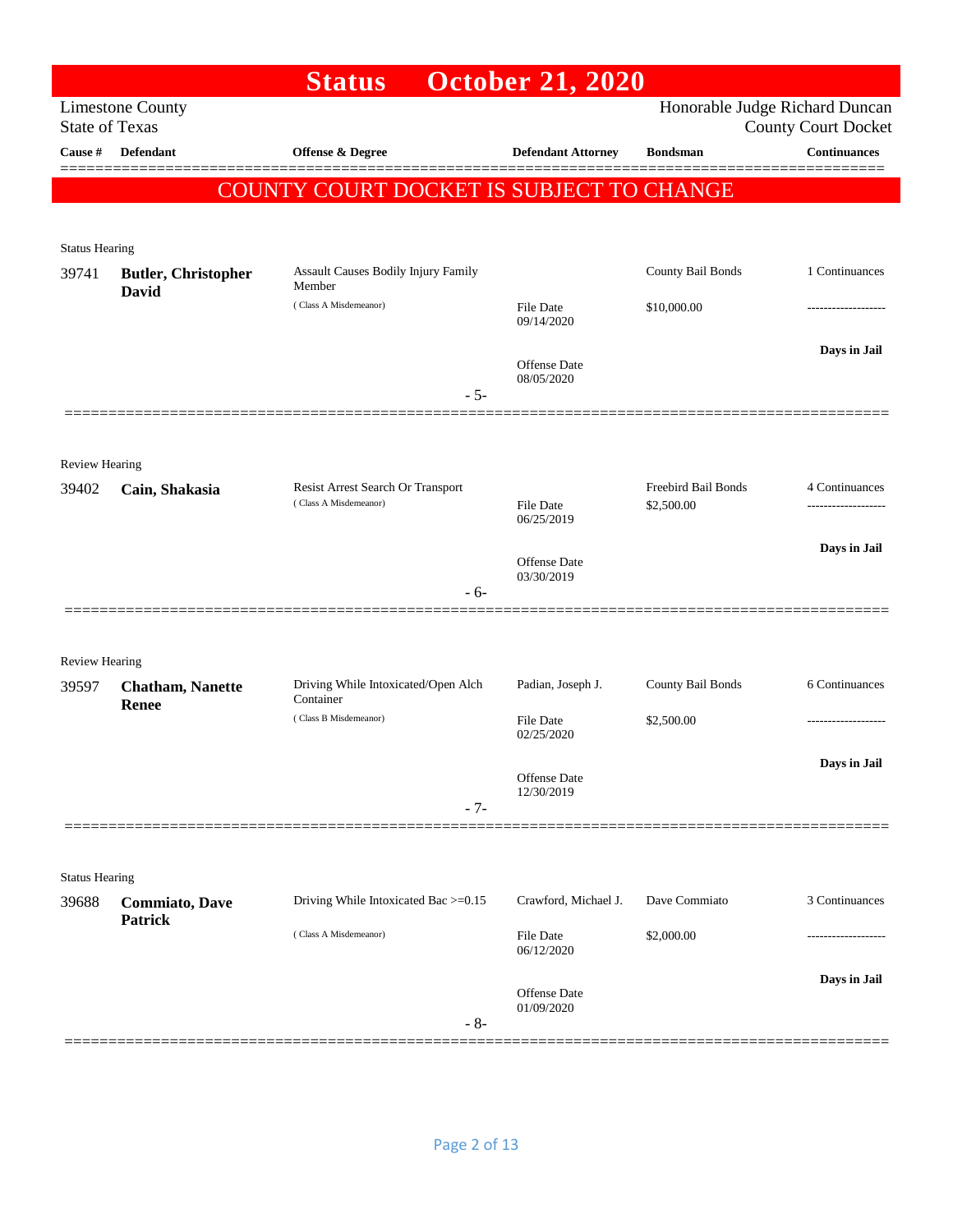|                       |                               | <b>Status</b>                                                 | <b>October 21, 2020</b>      |                                 |                                                   |
|-----------------------|-------------------------------|---------------------------------------------------------------|------------------------------|---------------------------------|---------------------------------------------------|
| <b>State of Texas</b> | <b>Limestone County</b>       |                                                               |                              | Honorable Judge Richard Duncan  |                                                   |
| Cause $\#$            | Defendant                     | <b>Offense &amp; Degree</b>                                   | <b>Defendant Attorney</b>    | <b>Bondsman</b>                 | <b>County Court Docket</b><br><b>Continuances</b> |
|                       |                               |                                                               |                              |                                 |                                                   |
|                       |                               | COUNTY COURT DOCKET IS SUBJECT TO CHANGE                      |                              |                                 |                                                   |
|                       |                               |                                                               |                              |                                 |                                                   |
| <b>Status Hearing</b> |                               |                                                               | Sanders, Raymond L.          |                                 |                                                   |
| 39701                 | Coronado, Ernesto, Jr.        | Driving While Intoxicated Bac >=0.15<br>(Class A Misdemeanor) | File Date<br>07/02/2020      | County Bail Bonds<br>\$3,000.00 | 2 Continuances                                    |
|                       |                               |                                                               |                              |                                 | Days in Jail                                      |
|                       |                               |                                                               | Offense Date<br>04/19/2020   |                                 |                                                   |
|                       |                               | $-9-$                                                         |                              |                                 |                                                   |
|                       |                               |                                                               |                              |                                 |                                                   |
| <b>Status Hearing</b> |                               |                                                               |                              |                                 |                                                   |
| 39631                 | <b>Estridge, Joey Michael</b> | Assault Cause Bodily Inj.                                     | Burkeen, Daniel              | Personal Bond                   | 4 Continuances                                    |
|                       |                               | (Class A Misdemeanor)                                         | File Date<br>03/31/2020      | \$3,000.00                      |                                                   |
|                       |                               |                                                               |                              |                                 | Days in Jail                                      |
|                       |                               |                                                               | Offense Date<br>02/07/2020   |                                 |                                                   |
|                       |                               | $-10-$                                                        |                              |                                 |                                                   |
|                       |                               |                                                               |                              |                                 |                                                   |
| <b>Status Hearing</b> |                               |                                                               |                              |                                 |                                                   |
| 39632                 | <b>Estridge, Joey Michael</b> | Assault Cause Bodily Inj.<br>(Class A Misdemeanor)            | Burkeen, Daniel<br>File Date | Personal Bond<br>\$3,000.00     | 4 Continuances<br>-------------------             |
|                       |                               |                                                               | 03/31/2020                   |                                 |                                                   |
|                       |                               |                                                               | <b>Offense Date</b>          |                                 | Days in Jail                                      |
|                       |                               | $-11-$                                                        | 02/07/2020                   |                                 |                                                   |
|                       |                               |                                                               |                              |                                 |                                                   |
|                       |                               |                                                               |                              |                                 |                                                   |
| <b>Review Hearing</b> |                               |                                                               |                              |                                 |                                                   |
| 39222                 | Garcia, Jose, Jr.             | Criminal Trespass In Habitation/Super<br>Fund Site            | Sanders, Raymond L.          | Ace Bail Bonds - Crockett       | 8 Continuances                                    |
|                       |                               | (Class A Misdemeanor)                                         | File Date<br>01/04/2019      | \$10,000.00                     |                                                   |
|                       |                               |                                                               |                              |                                 | Days in Jail                                      |
|                       |                               |                                                               | Offense Date<br>06/27/2017   |                                 |                                                   |
|                       |                               | $-12-$                                                        |                              |                                 |                                                   |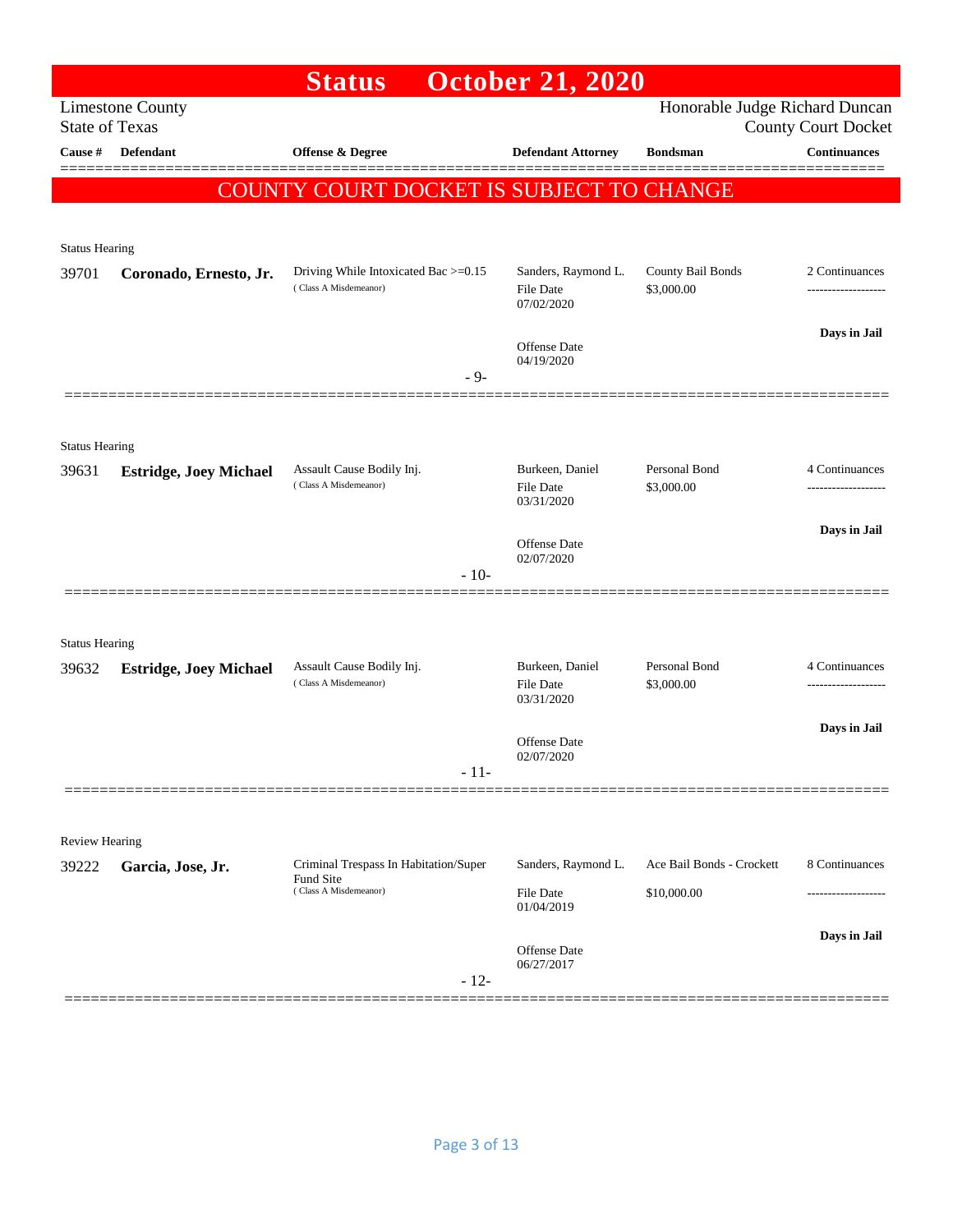|                                |                               | <b>Status</b>                                        | <b>October 21, 2020</b>           |                    |                                                              |
|--------------------------------|-------------------------------|------------------------------------------------------|-----------------------------------|--------------------|--------------------------------------------------------------|
| <b>State of Texas</b>          | <b>Limestone County</b>       |                                                      |                                   |                    | Honorable Judge Richard Duncan<br><b>County Court Docket</b> |
| Cause #                        | <b>Defendant</b>              | <b>Offense &amp; Degree</b>                          | <b>Defendant Attorney</b>         | <b>Bondsman</b>    | <b>Continuances</b>                                          |
|                                |                               | COUNTY COURT DOCKET IS SUBJECT TO CHANGE             |                                   |                    |                                                              |
|                                |                               |                                                      |                                   |                    |                                                              |
| <b>Status Hearing</b>          |                               |                                                      |                                   |                    |                                                              |
| 39624                          | Hobbs, Jerome<br>Danyell, Jr. | Assault Causes Bodily Injury Family<br>Member        | Tate, Greg                        | County Bail Bonds  | 5 Continuances                                               |
|                                |                               | (Class A Misdemeanor)                                | File Date<br>03/23/2020           | \$3,000.00         | ---------------                                              |
|                                |                               |                                                      |                                   |                    | Days in Jail                                                 |
|                                |                               |                                                      | <b>Offense Date</b><br>02/08/2020 |                    |                                                              |
|                                |                               | $-13-$                                               |                                   |                    |                                                              |
|                                |                               |                                                      |                                   |                    |                                                              |
| <b>Status Hearing</b><br>39687 | Jackson, Detriauna            | Driving While Intoxicated Bac >=0.15                 |                                   | Detrianyna Jackson | 3 Continuances                                               |
|                                | Keishon                       | (Class A Misdemeanor)                                | File Date                         | \$2,000.00         |                                                              |
|                                |                               |                                                      | 06/12/2020                        |                    |                                                              |
|                                |                               |                                                      | Offense Date                      |                    | Days in Jail                                                 |
|                                |                               | $-14-$                                               | 01/30/2020                        |                    |                                                              |
|                                |                               |                                                      |                                   |                    |                                                              |
| <b>Status Hearing</b>          |                               |                                                      |                                   |                    |                                                              |
| 39718                          | Jackson, Detriauna            | Bail Jumping And Fail To Appear                      |                                   |                    | 2 Continuances                                               |
|                                | Keishon                       | (Class A Misdemeanor)                                | File Date                         |                    |                                                              |
|                                |                               |                                                      | 07/21/2020                        |                    | Days in Jail                                                 |
|                                |                               |                                                      | Offense Date<br>07/09/2020        |                    |                                                              |
|                                |                               | $-15-$                                               |                                   |                    |                                                              |
|                                |                               |                                                      |                                   |                    |                                                              |
| <b>Review Hearing</b>          |                               |                                                      |                                   |                    |                                                              |
| 39454                          | <b>Marez, Marlon Daniel</b>   | <b>Assault Causes Bodily Injury Family</b><br>Member | Sanders, Raymond L.               | Personal Bond      | 3 Continuances                                               |
|                                |                               | (Class A Misdemeanor)                                | File Date<br>08/20/2019           | \$1,000.00         |                                                              |
|                                |                               |                                                      | Offense Date                      |                    | Days in Jail                                                 |
|                                |                               | $-16-$                                               | 07/17/2019                        |                    |                                                              |
|                                |                               |                                                      |                                   |                    |                                                              |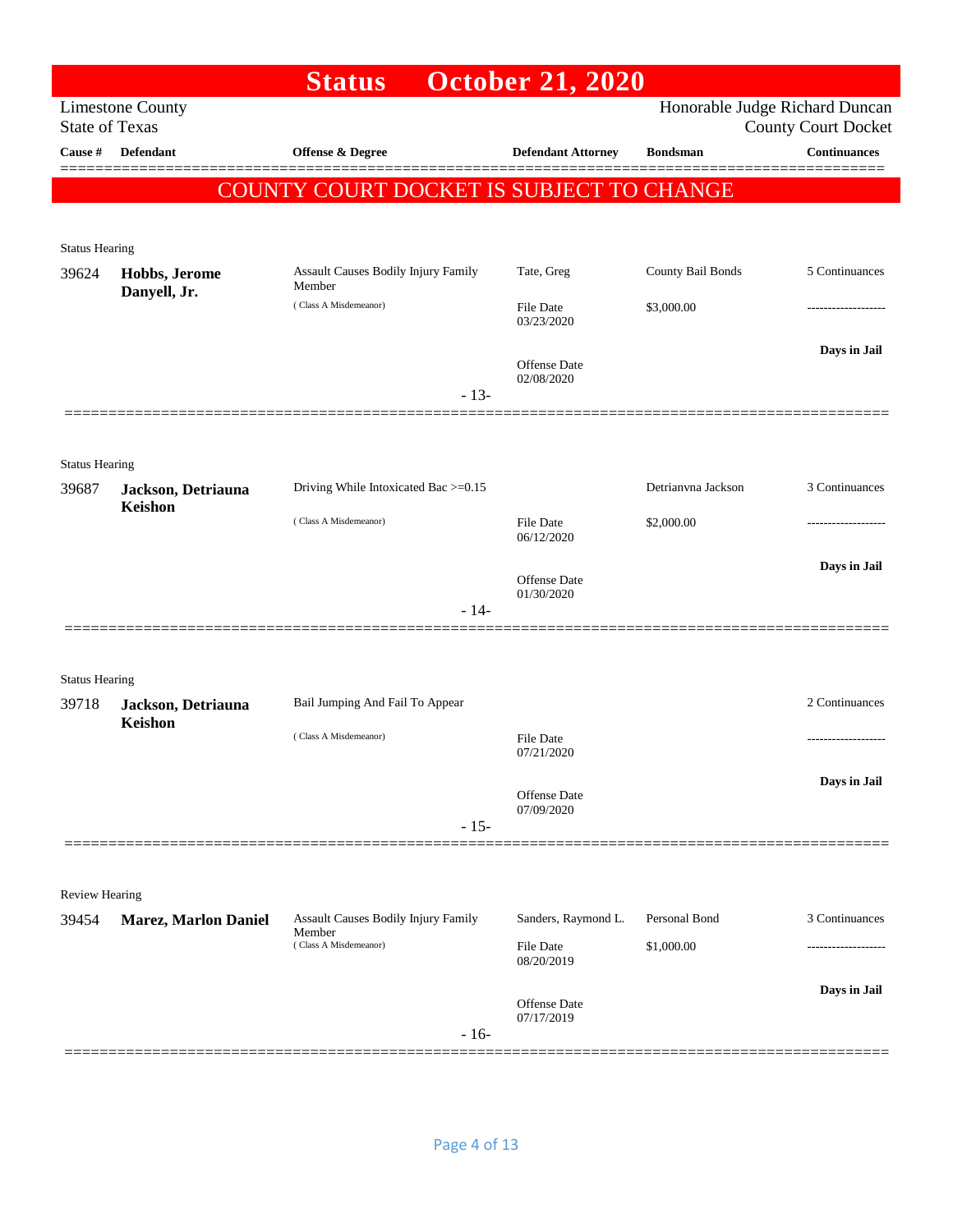|                                |                              | <b>Status</b>                                                       | <b>October 21, 2020</b>                   |                                   |                                       |
|--------------------------------|------------------------------|---------------------------------------------------------------------|-------------------------------------------|-----------------------------------|---------------------------------------|
| <b>State of Texas</b>          | <b>Limestone County</b>      |                                                                     |                                           | Honorable Judge Richard Duncan    | <b>County Court Docket</b>            |
| Cause #                        | Defendant                    | <b>Offense &amp; Degree</b>                                         | <b>Defendant Attorney</b>                 | <b>Bondsman</b>                   | <b>Continuances</b>                   |
|                                |                              | COUNTY COURT DOCKET IS SUBJECT TO CHANGE                            |                                           |                                   |                                       |
| <b>Status Hearing</b>          |                              |                                                                     |                                           |                                   |                                       |
| 39654                          | <b>Masters, William</b>      | Resist Arrest Search Or Transport                                   | Tate, Greg                                | Freebird Bail Bonds               | 4 Continuances                        |
|                                | Heath                        | (Class A Misdemeanor)                                               | File Date<br>04/17/2020                   | \$5,000.00                        |                                       |
|                                |                              | $-17-$                                                              | Offense Date<br>03/03/2020                |                                   | Days in Jail                          |
|                                |                              |                                                                     |                                           |                                   |                                       |
| <b>Status Hearing</b><br>39706 | Perez, Jeremiah<br>Guillermo | Assault Causes Bodily Injury Family<br>Member                       | Burkeen, Daniel                           | County Bail Bonds                 | 2 Continuances                        |
|                                |                              | (Class A Misdemeanor)                                               | <b>File Date</b><br>07/07/2020            | \$3,000.00                        |                                       |
|                                |                              |                                                                     | Offense Date<br>05/31/2020                |                                   | Days in Jail                          |
|                                |                              | $-18-$                                                              |                                           |                                   |                                       |
| <b>Status Hearing</b>          |                              |                                                                     |                                           |                                   |                                       |
| 39723                          | Perez, Manuel Antonio        | Driving While Intoxicated Bac $\ge$ = 0.15<br>(Class A Misdemeanor) | Diaz, Carlos C<br>File Date<br>07/28/2020 | Freebird Bail Bonds<br>\$2,000.00 | 1 Continuances<br>------------------- |
|                                |                              | $-19-$                                                              | Offense Date<br>03/09/2019                |                                   | Days in Jail                          |
|                                |                              |                                                                     |                                           |                                   |                                       |
| <b>Status Hearing</b>          |                              |                                                                     |                                           |                                   |                                       |
| 39732                          | Ray, Perry Joe               | <b>Assault Causes Bodily Injury Family</b><br>Member                | Tate, Greg                                | County Bail Bonds                 | 1 Continuances                        |
|                                |                              | (Class A Misdemeanor)                                               | File Date<br>08/20/2020                   | \$3,000.00                        |                                       |
|                                |                              |                                                                     | Offense Date<br>05/24/2020                |                                   | Days in Jail                          |
|                                |                              | $-20-$                                                              |                                           |                                   |                                       |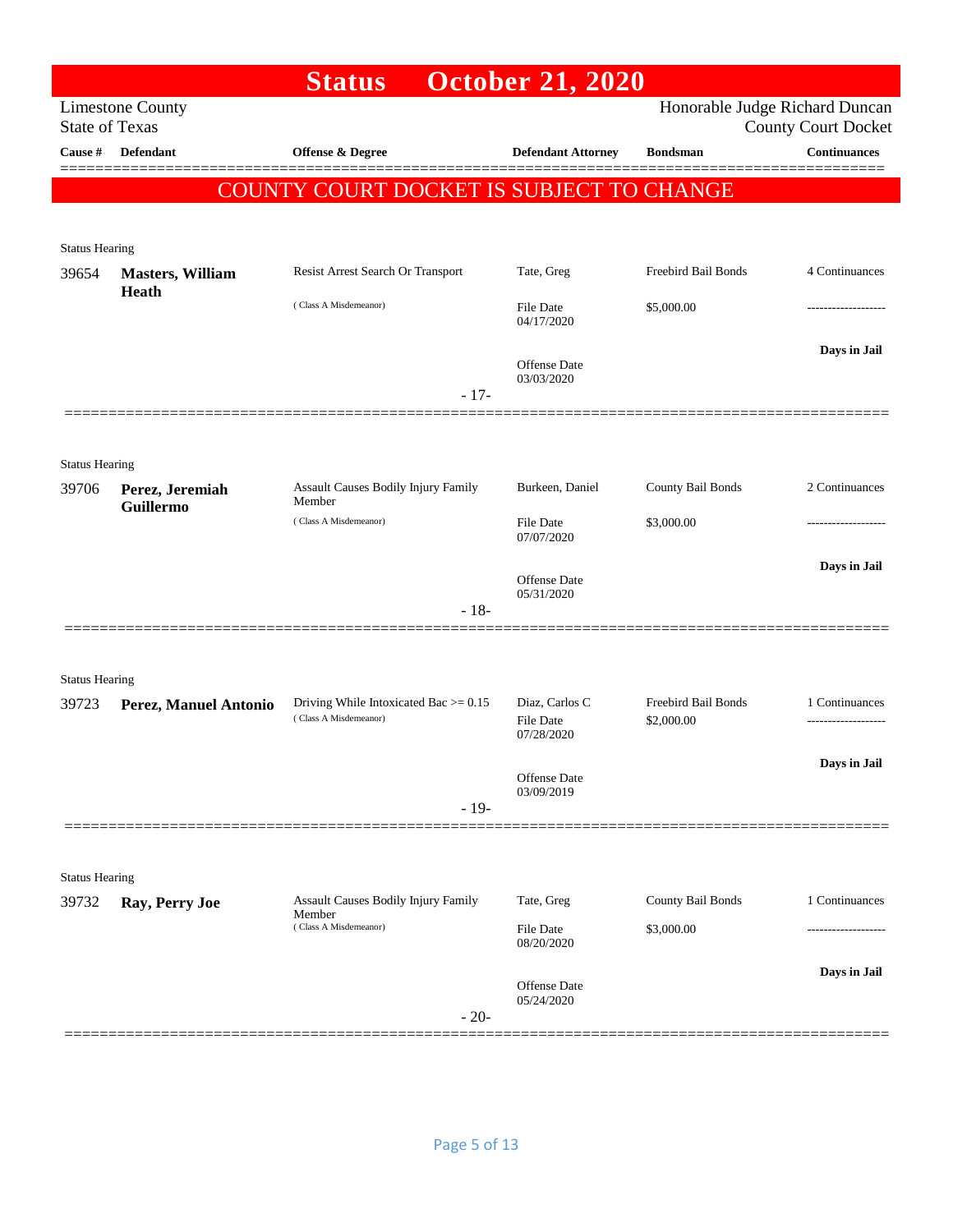## **Status October 21, 2020**  Limestone County Honorable Judge Richard Duncan State of Texas County Court Docket **Cause # Defendant Offense & Degree Defendant Attorney Bondsman Continuances** ============================================================================================== COUNTY COURT DOCKET IS SUBJECT TO CHANGE Status Hearing 39714 **Rincker, David Joseph** Poss Cs Pg 3 < 28g Freebird Bail Bonds 2 Continuances<br>
Class A Misdemeanor) File Date \$3,000.00 <sup>File Date</sup> 3.000.00 <sup>11</sup> ( Class A Misdemeanor) File Date \$3,000.00 ------------------- 07/21/2020 **Days in Jail**  Offense Date 05/07/2020 - 21- ============================================================================================== Status Hearing 39703 **Rockey, Melvin** Assault Causes Bodily Injury Family Member Moore, David E. 2 Continuances ( Class A Misdemeanor) File Date 07/07/2020 **Days in Jail**  Offense Date 10/29/2019 - 22- ============================================================================================== Status Hearing 39704 **Rockey, Melvin** Assault Causes Bodily Injury Family Member Moore, David E. 2 Continuances ( Class A Misdemeanor) File Date ------------------- 07/07/2020 **Days in Jail**  Offense Date 10/29/2019 - 23- ============================================================================================== Status Hearing 39621 **Salazar-Juarez, Jorge Luis** Assault Causes Bodily Injury Family Member Diaz, Carlos C County Bail Bonds 5 Continuances ( Class A Misdemeanor) File Date \$3,000.00 03/19/2020 **Days in Jail**  Offense Date 12/27/2019 - 24- ==============================================================================================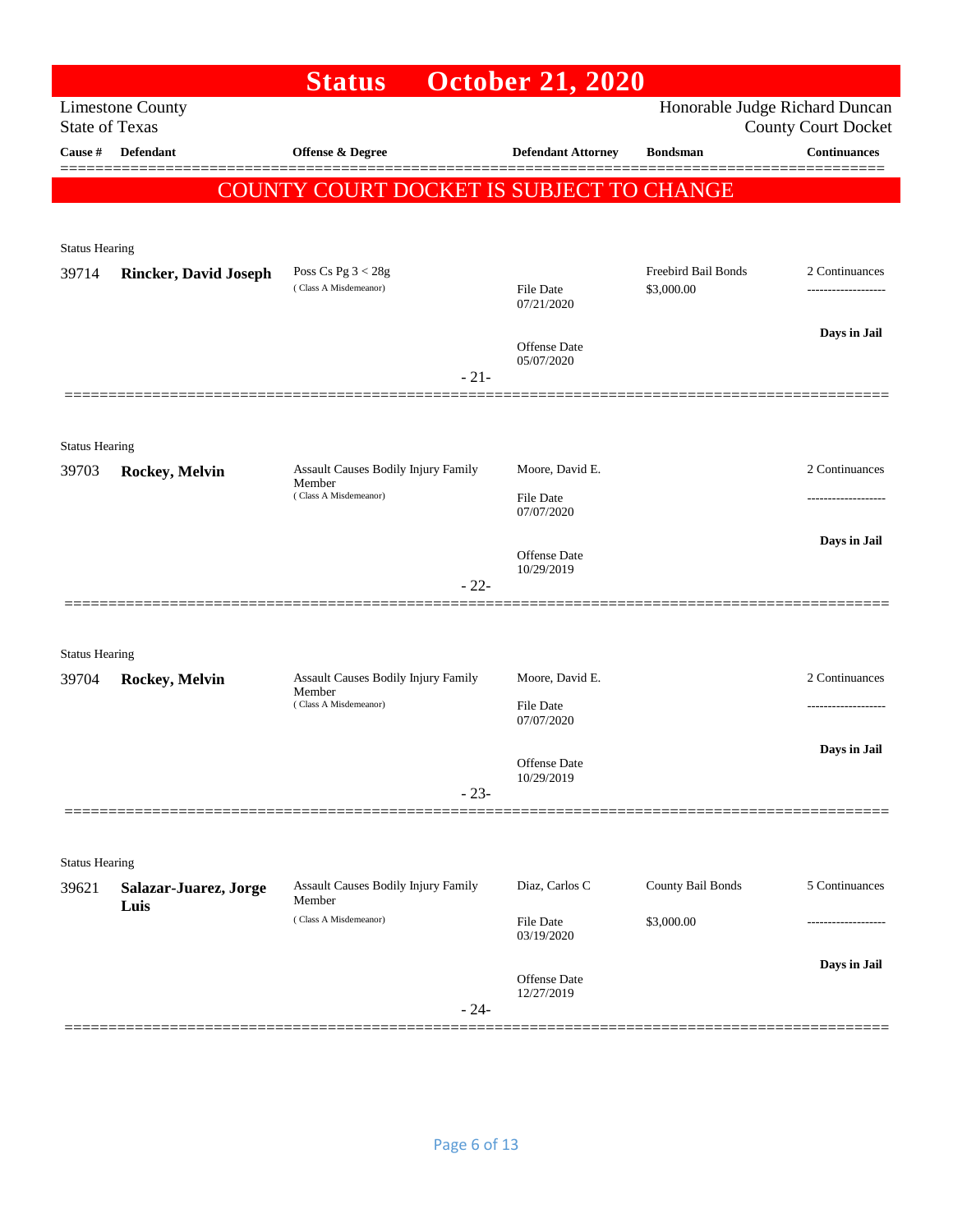## **Status October 21, 2020**  Limestone County Honorable Judge Richard Duncan State of Texas County Court Docket **Cause # Defendant Offense & Degree Defendant Attorney Bondsman Continuances** ============================================================================================== COUNTY COURT DOCKET IS SUBJECT TO CHANGE Status Hearing 39696 **Sanchez-|Vasquez, Romario** Interfer W/Emergency Req For Assistance Moore, David E. County Bail Bonds 3 Continuances  $( Class A Misdemeanor)$  File Date  $$3,000.00$ 06/25/2020 **Days in Jail**  Offense Date 03/13/2020 - 25- ============================================================================================== Status Hearing 39697 **Sanchez-vasquez, Romario** Assault Causes Bodily Injury Family Member Moore, David E. County Bail Bonds 3 Continuances  $( Class A Misdemeanor)$   $File Date$   $$3,000.00$ 06/25/2020 **Days in Jail**  Offense Date 03/13/2020 - 26- ============================================================================================== Review Hearing 39339 **Sims, Lakesha Lanette** Assault Causes Bodily Injury Family Member Latray, Michelle J. County Bail Bonds 5 Continuances  $( Class A Misdemeanor)$   $File Date$   $$3,000.00$ 04/29/2019 **Days in Jail**  Offense Date 03/08/2019 - 27- ============================================================================================== Review Hearing 39374 **Sullivan, Jessey Jo** Assault Cause Bodily Inj. Moore, David E. County Bail Bonds 4 Continuances<br>
(Class A Misdemeanor) File Date \$5,000.00 (Class A Misdemeanor) ( Class A Misdemeanor) File Date \$5,000.00 ------------------- 05/28/2019 **Days in Jail**  Offense Date 02/23/2019 - 28- ==============================================================================================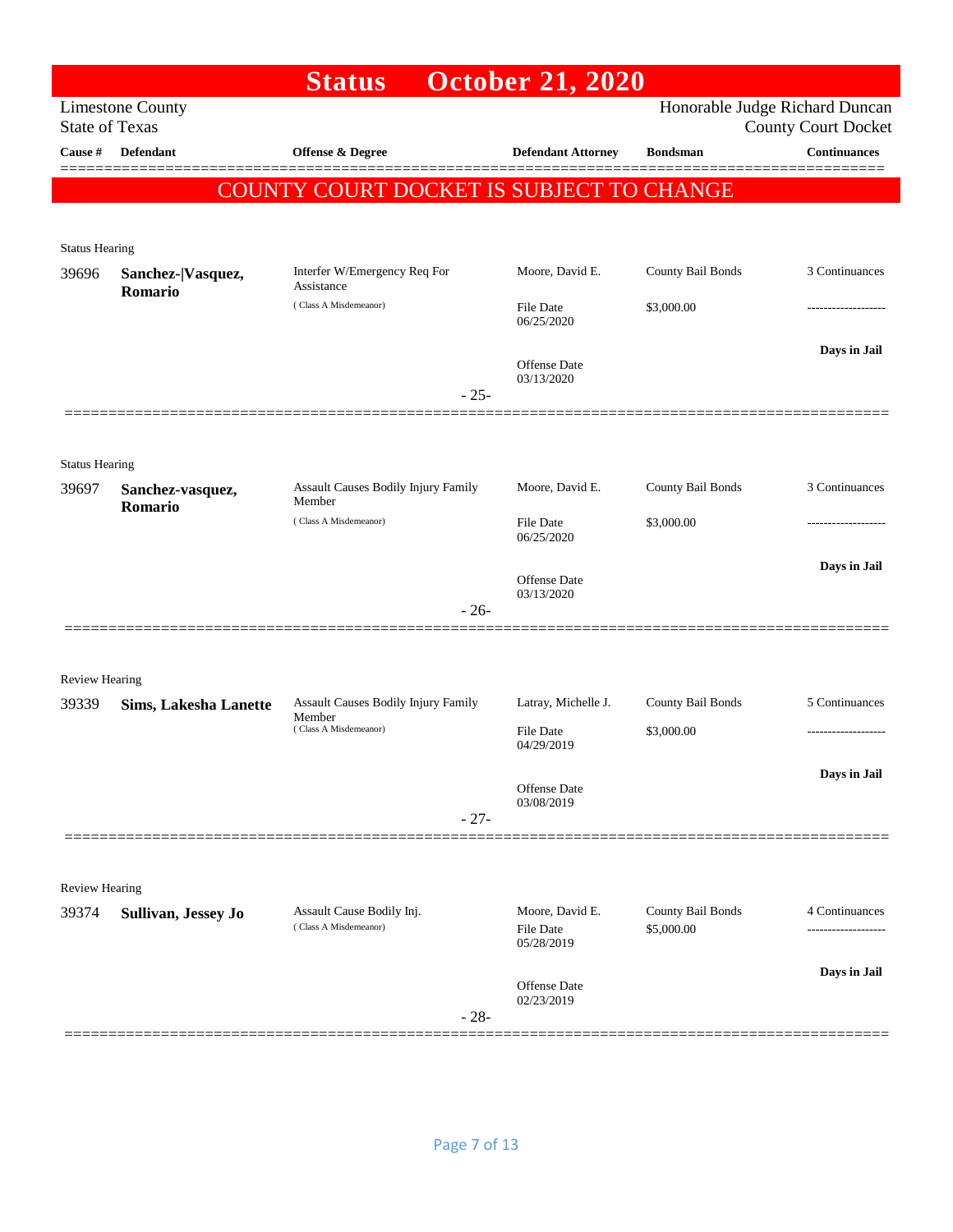|                                |                                  | <b>Status</b>                                      | <b>October 21, 2020</b>           |                     |                                                              |
|--------------------------------|----------------------------------|----------------------------------------------------|-----------------------------------|---------------------|--------------------------------------------------------------|
| <b>State of Texas</b>          | <b>Limestone County</b>          |                                                    |                                   |                     | Honorable Judge Richard Duncan<br><b>County Court Docket</b> |
| Cause #                        | <b>Defendant</b>                 | Offense & Degree                                   | <b>Defendant Attorney</b>         | <b>Bondsman</b>     | <b>Continuances</b>                                          |
|                                |                                  | COUNTY COURT DOCKET IS SUBJECT TO CHANGE           |                                   |                     |                                                              |
| Plea Hearing                   |                                  |                                                    |                                   |                     |                                                              |
| 39539                          | <b>Teer, Jason Scott</b>         | Driving W/Lic Inv W/Prev                           | Robinson, George M.               | County Bail Bonds   | 9 Continuances                                               |
|                                |                                  | Conv/Susp/W/O Fin Res<br>(Class B Misdemeanor)     | File Date<br>12/18/2019           | \$2,500.00          | .                                                            |
|                                |                                  |                                                    | <b>Offense Date</b><br>11/05/2019 |                     | Days in Jail                                                 |
|                                |                                  | $-29-$                                             |                                   |                     |                                                              |
|                                |                                  |                                                    |                                   |                     |                                                              |
| <b>Status Hearing</b><br>39726 | <b>Turrubiarte, Traetin</b>      | Criminal Mischief >=\$750<\$2,500                  | Martin, Chris E.                  | Freebird Bail Bonds | 1 Continuances                                               |
|                                | Quinn                            | (Class A Misdemeanor)                              | <b>File Date</b><br>08/06/2020    | \$3,000.00          |                                                              |
|                                |                                  |                                                    | Offense Date                      |                     | Days in Jail                                                 |
|                                |                                  | $-30-$                                             | 06/17/2020                        |                     |                                                              |
|                                |                                  |                                                    |                                   |                     |                                                              |
| <b>Status Hearing</b>          |                                  |                                                    |                                   | Personal Bond       |                                                              |
| 39633                          | <b>Vinson, David</b><br>Reynaldo | Assault Cause Bodily Inj.<br>(Class A Misdemeanor) | Tate, Greg<br><b>File Date</b>    |                     | 5 Continuances                                               |
|                                |                                  |                                                    | 03/31/2020                        | \$1,000.00          | -------------------                                          |
|                                |                                  | $-31-$                                             | Offense Date<br>02/14/2020        |                     | Days in Jail                                                 |
|                                |                                  |                                                    |                                   |                     |                                                              |
| <b>Status Hearing</b>          |                                  |                                                    |                                   |                     |                                                              |
| 39634                          | <b>Vinson, David</b><br>Reynaldo | Terroristic Threat Against Public<br>Servant       | Tate, Greg                        | David Vinson        | 5 Continuances                                               |
|                                |                                  | (Class A Misdemeanor)                              | File Date<br>03/31/2020           | \$1,000.00          | ----------------                                             |
|                                |                                  |                                                    | Offense Date<br>02/14/2020        |                     | Days in Jail                                                 |
|                                |                                  | $-32-$                                             |                                   |                     |                                                              |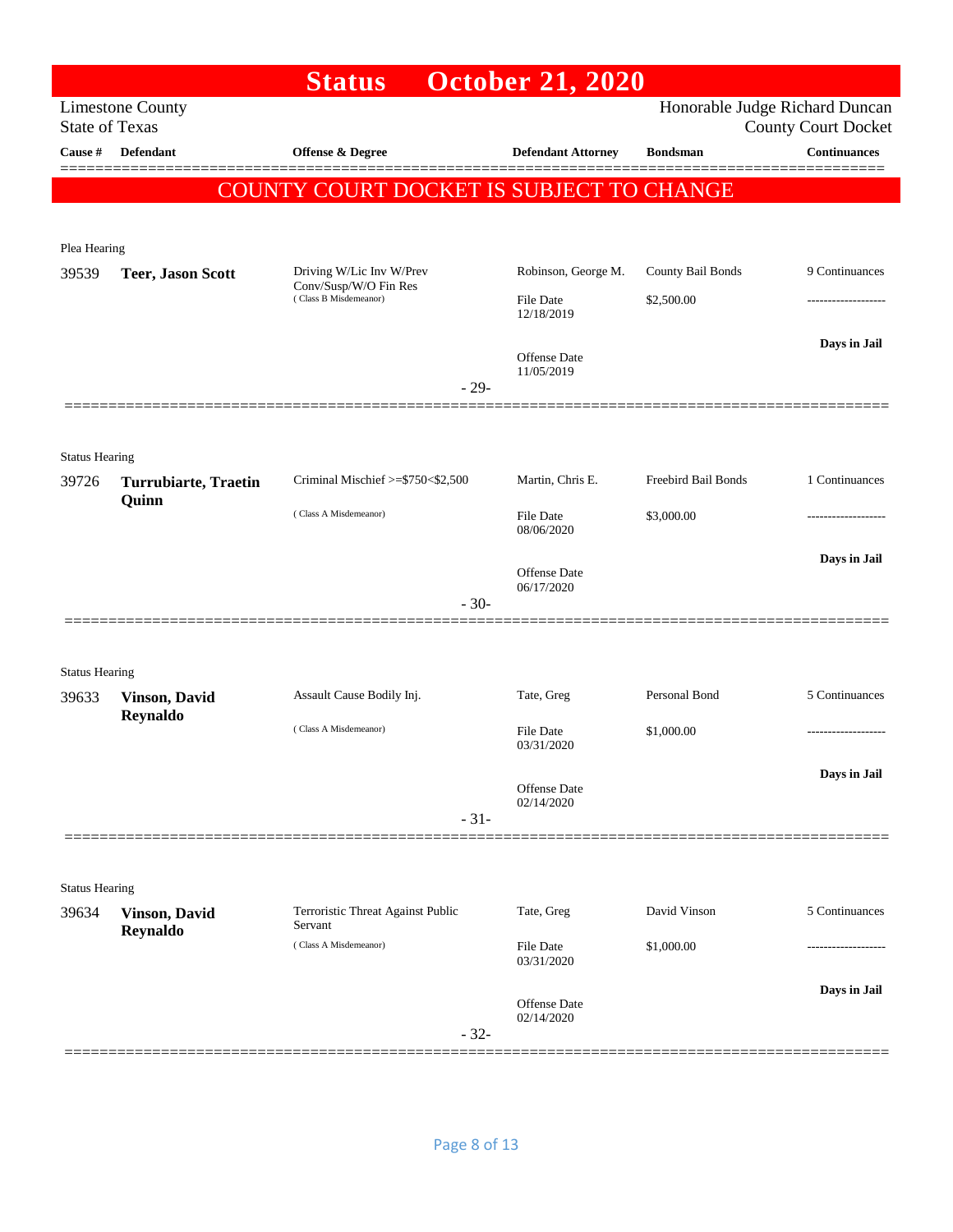|                                  |                               | <b>Status</b>                                          | <b>October 21, 2020</b>                 |                            |                                                   |
|----------------------------------|-------------------------------|--------------------------------------------------------|-----------------------------------------|----------------------------|---------------------------------------------------|
|                                  | <b>Limestone County</b>       |                                                        |                                         |                            | Honorable Judge Richard Duncan                    |
| <b>State of Texas</b><br>Cause # | Defendant                     | Offense & Degree                                       | <b>Defendant Attorney</b>               | <b>Bondsman</b>            | <b>County Court Docket</b><br><b>Continuances</b> |
|                                  |                               |                                                        |                                         |                            |                                                   |
|                                  |                               | COUNTY COURT DOCKET IS SUBJECT TO CHANGE               |                                         |                            |                                                   |
| <b>Status Hearing</b>            |                               |                                                        |                                         |                            |                                                   |
| 39698                            | <b>Walsh, Micheal Dale</b>    | Assault Causes Bodily Injury Family                    | Moore, David E.                         | County Bail Bonds          | 3 Continuances                                    |
|                                  |                               | Member<br>(Class A Misdemeanor)                        | File Date<br>06/25/2020                 | \$3,000.00                 |                                                   |
|                                  |                               |                                                        |                                         |                            | Days in Jail                                      |
|                                  |                               | $-33-$                                                 | <b>Offense Date</b><br>03/27/2020       |                            |                                                   |
|                                  |                               |                                                        |                                         |                            |                                                   |
|                                  |                               | 10:00 AM                                               |                                         |                            |                                                   |
|                                  |                               |                                                        |                                         |                            |                                                   |
| <b>Status Hearing</b>            |                               | Theft Prop $>=\$100<\$750$                             | Reed, Benjie                            | <b>Budget Bail Bonds</b>   | 10 Continuances                                   |
| 39124                            | Busby, Robert O.              | (Class B Misdemeanor)                                  | <b>File Date</b><br>10/23/2018          | \$1,000.00                 |                                                   |
|                                  |                               |                                                        | <b>Offense Date</b>                     |                            | Days in Jail                                      |
|                                  |                               | $-34-$                                                 | 11/14/2017                              |                            |                                                   |
| Review Hearing                   | =========                     |                                                        |                                         |                            |                                                   |
| 39668                            | <b>Carroll, Ennis Warren</b>  | Driving While Intoxicated 2nd<br>(Class A Misdemeanor) | Reed, Benjie<br>File Date<br>05/08/2020 | Reed, Benjie<br>\$7,500.00 | 4 Continuances                                    |
|                                  |                               |                                                        |                                         |                            | Days in Jail                                      |
|                                  |                               | $-35-$                                                 | Offense Date<br>02/25/2020              |                            |                                                   |
|                                  |                               |                                                        |                                         |                            |                                                   |
| <b>Status Hearing</b>            |                               |                                                        |                                         |                            |                                                   |
| 39683                            | <b>Cisneros, Jose Alfredo</b> | <b>Assault Causes Bodily Injury Family</b>             | Reed, Justin                            | Reed, Justin               | 3 Continuances                                    |
|                                  |                               | Member<br>(Class A Misdemeanor)                        | <b>File Date</b><br>06/02/2020          | \$3,000.00                 |                                                   |
|                                  |                               |                                                        |                                         |                            | Days in Jail                                      |
|                                  |                               | $-36-$                                                 | Offense Date<br>05/06/2020              |                            |                                                   |
|                                  |                               |                                                        |                                         |                            |                                                   |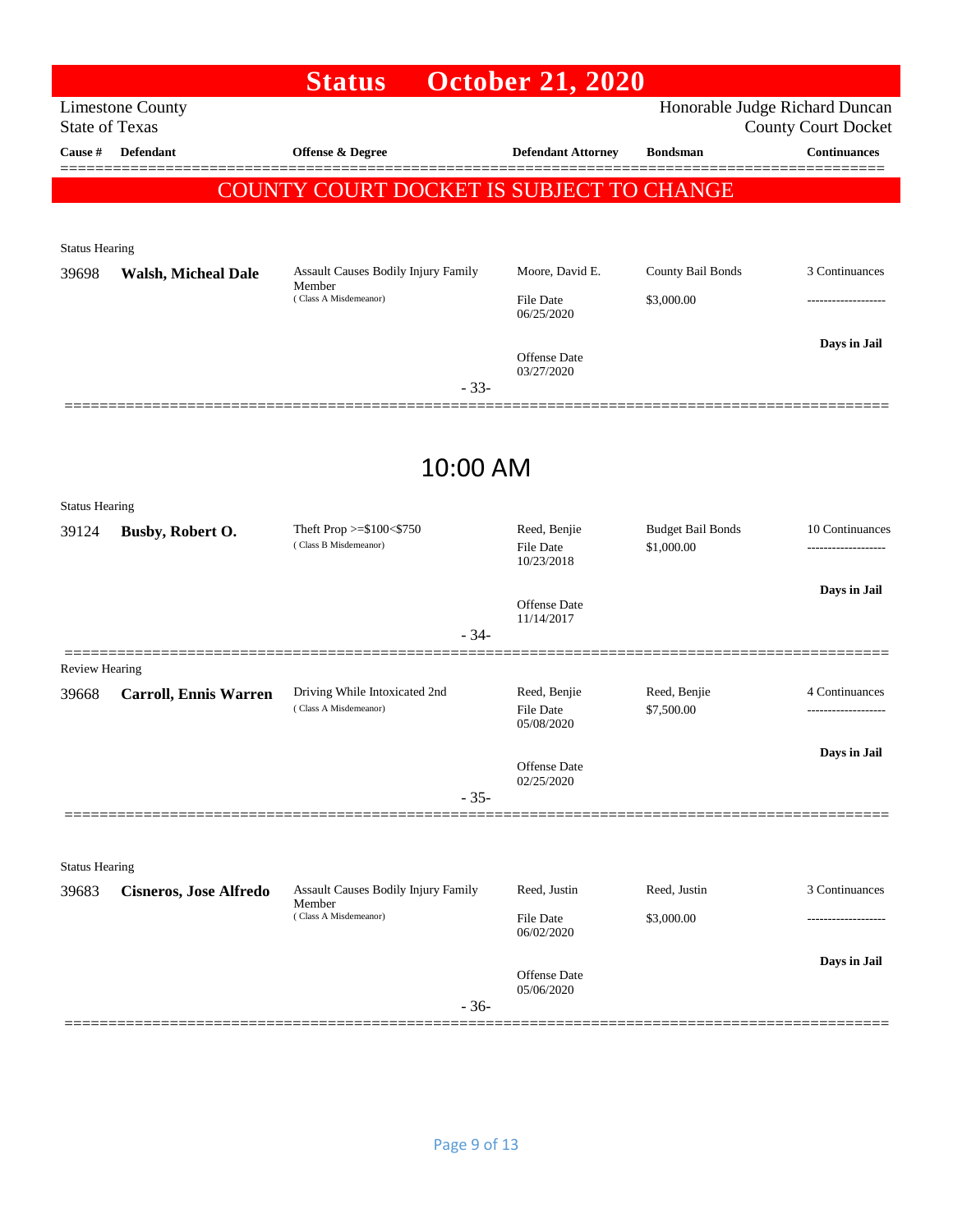| Honorable Judge Richard Duncan<br><b>Limestone County</b><br><b>State of Texas</b><br><b>County Court Docket</b><br><b>Continuances</b><br><b>Defendant</b><br>Offense & Degree<br>Cause #<br><b>Defendant Attorney</b><br><b>Bondsman</b><br>COUNTY COURT DOCKET IS SUBJECT TO CHANGE<br><b>Status Hearing</b><br>3 Continuances<br>Assault Causes Bodily Injury Family<br>Reed, Justin<br>Reed, Justin<br>39684<br><b>Cisneros, Jose Alfredo</b><br>Member<br>(Class A Misdemeanor)<br>\$3,000.00<br>File Date<br>06/02/2020<br>Days in Jail<br>Offense Date<br>05/06/2020<br>$-37-$<br><b>Status Hearing</b><br>1 Continuances<br>Criminal Trespass W/deadly Weapon<br>Reed, Benjie<br>Reed, Benjie<br>39731<br>Frisby, Christopher<br>Ray<br>(Class A Misdemeanor)<br>File Date<br>\$3,000.00<br>08/20/2020<br>Days in Jail<br>Offense Date<br>03/24/2020<br>$-38-$<br><b>Status Hearing</b><br>Resist Arrest Search Or Transport<br>Reed, Benjie<br>Reed, Benjie<br>7 Continuances<br>39586<br>Henry, Anastasia<br><b>Kambrelle</b><br>(Class A Misdemeanor)<br>File Date<br>\$3,000.00<br>-----------------<br>02/04/2020<br>Days in Jail<br><b>Offense Date</b><br>12/24/2019<br>$-39-$<br><b>Status Hearing</b><br>Personal Bond<br>8 Continuances<br>False Report To Police Off/Sp Inv/Law<br>Reed, Benjie<br>39544<br><b>Henson Byrd, Brittney</b><br>Enf Empl<br>Laray<br>(Class B Misdemeanor)<br>File Date<br>\$2,000.00<br>12/26/2019<br>Days in Jail<br>Offense Date<br>08/15/2019<br>$-40-$ |  | <b>Status</b> | <b>October 21, 2020</b> |  |
|-------------------------------------------------------------------------------------------------------------------------------------------------------------------------------------------------------------------------------------------------------------------------------------------------------------------------------------------------------------------------------------------------------------------------------------------------------------------------------------------------------------------------------------------------------------------------------------------------------------------------------------------------------------------------------------------------------------------------------------------------------------------------------------------------------------------------------------------------------------------------------------------------------------------------------------------------------------------------------------------------------------------------------------------------------------------------------------------------------------------------------------------------------------------------------------------------------------------------------------------------------------------------------------------------------------------------------------------------------------------------------------------------------------------------------------------------------------------------------------------------------------|--|---------------|-------------------------|--|
|                                                                                                                                                                                                                                                                                                                                                                                                                                                                                                                                                                                                                                                                                                                                                                                                                                                                                                                                                                                                                                                                                                                                                                                                                                                                                                                                                                                                                                                                                                             |  |               |                         |  |
|                                                                                                                                                                                                                                                                                                                                                                                                                                                                                                                                                                                                                                                                                                                                                                                                                                                                                                                                                                                                                                                                                                                                                                                                                                                                                                                                                                                                                                                                                                             |  |               |                         |  |
|                                                                                                                                                                                                                                                                                                                                                                                                                                                                                                                                                                                                                                                                                                                                                                                                                                                                                                                                                                                                                                                                                                                                                                                                                                                                                                                                                                                                                                                                                                             |  |               |                         |  |
|                                                                                                                                                                                                                                                                                                                                                                                                                                                                                                                                                                                                                                                                                                                                                                                                                                                                                                                                                                                                                                                                                                                                                                                                                                                                                                                                                                                                                                                                                                             |  |               |                         |  |
|                                                                                                                                                                                                                                                                                                                                                                                                                                                                                                                                                                                                                                                                                                                                                                                                                                                                                                                                                                                                                                                                                                                                                                                                                                                                                                                                                                                                                                                                                                             |  |               |                         |  |
|                                                                                                                                                                                                                                                                                                                                                                                                                                                                                                                                                                                                                                                                                                                                                                                                                                                                                                                                                                                                                                                                                                                                                                                                                                                                                                                                                                                                                                                                                                             |  |               |                         |  |
|                                                                                                                                                                                                                                                                                                                                                                                                                                                                                                                                                                                                                                                                                                                                                                                                                                                                                                                                                                                                                                                                                                                                                                                                                                                                                                                                                                                                                                                                                                             |  |               |                         |  |
|                                                                                                                                                                                                                                                                                                                                                                                                                                                                                                                                                                                                                                                                                                                                                                                                                                                                                                                                                                                                                                                                                                                                                                                                                                                                                                                                                                                                                                                                                                             |  |               |                         |  |
|                                                                                                                                                                                                                                                                                                                                                                                                                                                                                                                                                                                                                                                                                                                                                                                                                                                                                                                                                                                                                                                                                                                                                                                                                                                                                                                                                                                                                                                                                                             |  |               |                         |  |
|                                                                                                                                                                                                                                                                                                                                                                                                                                                                                                                                                                                                                                                                                                                                                                                                                                                                                                                                                                                                                                                                                                                                                                                                                                                                                                                                                                                                                                                                                                             |  |               |                         |  |
|                                                                                                                                                                                                                                                                                                                                                                                                                                                                                                                                                                                                                                                                                                                                                                                                                                                                                                                                                                                                                                                                                                                                                                                                                                                                                                                                                                                                                                                                                                             |  |               |                         |  |
|                                                                                                                                                                                                                                                                                                                                                                                                                                                                                                                                                                                                                                                                                                                                                                                                                                                                                                                                                                                                                                                                                                                                                                                                                                                                                                                                                                                                                                                                                                             |  |               |                         |  |
|                                                                                                                                                                                                                                                                                                                                                                                                                                                                                                                                                                                                                                                                                                                                                                                                                                                                                                                                                                                                                                                                                                                                                                                                                                                                                                                                                                                                                                                                                                             |  |               |                         |  |
|                                                                                                                                                                                                                                                                                                                                                                                                                                                                                                                                                                                                                                                                                                                                                                                                                                                                                                                                                                                                                                                                                                                                                                                                                                                                                                                                                                                                                                                                                                             |  |               |                         |  |
|                                                                                                                                                                                                                                                                                                                                                                                                                                                                                                                                                                                                                                                                                                                                                                                                                                                                                                                                                                                                                                                                                                                                                                                                                                                                                                                                                                                                                                                                                                             |  |               |                         |  |
|                                                                                                                                                                                                                                                                                                                                                                                                                                                                                                                                                                                                                                                                                                                                                                                                                                                                                                                                                                                                                                                                                                                                                                                                                                                                                                                                                                                                                                                                                                             |  |               |                         |  |
|                                                                                                                                                                                                                                                                                                                                                                                                                                                                                                                                                                                                                                                                                                                                                                                                                                                                                                                                                                                                                                                                                                                                                                                                                                                                                                                                                                                                                                                                                                             |  |               |                         |  |
|                                                                                                                                                                                                                                                                                                                                                                                                                                                                                                                                                                                                                                                                                                                                                                                                                                                                                                                                                                                                                                                                                                                                                                                                                                                                                                                                                                                                                                                                                                             |  |               |                         |  |
|                                                                                                                                                                                                                                                                                                                                                                                                                                                                                                                                                                                                                                                                                                                                                                                                                                                                                                                                                                                                                                                                                                                                                                                                                                                                                                                                                                                                                                                                                                             |  |               |                         |  |
|                                                                                                                                                                                                                                                                                                                                                                                                                                                                                                                                                                                                                                                                                                                                                                                                                                                                                                                                                                                                                                                                                                                                                                                                                                                                                                                                                                                                                                                                                                             |  |               |                         |  |
|                                                                                                                                                                                                                                                                                                                                                                                                                                                                                                                                                                                                                                                                                                                                                                                                                                                                                                                                                                                                                                                                                                                                                                                                                                                                                                                                                                                                                                                                                                             |  |               |                         |  |
|                                                                                                                                                                                                                                                                                                                                                                                                                                                                                                                                                                                                                                                                                                                                                                                                                                                                                                                                                                                                                                                                                                                                                                                                                                                                                                                                                                                                                                                                                                             |  |               |                         |  |
|                                                                                                                                                                                                                                                                                                                                                                                                                                                                                                                                                                                                                                                                                                                                                                                                                                                                                                                                                                                                                                                                                                                                                                                                                                                                                                                                                                                                                                                                                                             |  |               |                         |  |
|                                                                                                                                                                                                                                                                                                                                                                                                                                                                                                                                                                                                                                                                                                                                                                                                                                                                                                                                                                                                                                                                                                                                                                                                                                                                                                                                                                                                                                                                                                             |  |               |                         |  |
|                                                                                                                                                                                                                                                                                                                                                                                                                                                                                                                                                                                                                                                                                                                                                                                                                                                                                                                                                                                                                                                                                                                                                                                                                                                                                                                                                                                                                                                                                                             |  |               |                         |  |
|                                                                                                                                                                                                                                                                                                                                                                                                                                                                                                                                                                                                                                                                                                                                                                                                                                                                                                                                                                                                                                                                                                                                                                                                                                                                                                                                                                                                                                                                                                             |  |               |                         |  |
|                                                                                                                                                                                                                                                                                                                                                                                                                                                                                                                                                                                                                                                                                                                                                                                                                                                                                                                                                                                                                                                                                                                                                                                                                                                                                                                                                                                                                                                                                                             |  |               |                         |  |
|                                                                                                                                                                                                                                                                                                                                                                                                                                                                                                                                                                                                                                                                                                                                                                                                                                                                                                                                                                                                                                                                                                                                                                                                                                                                                                                                                                                                                                                                                                             |  |               |                         |  |
|                                                                                                                                                                                                                                                                                                                                                                                                                                                                                                                                                                                                                                                                                                                                                                                                                                                                                                                                                                                                                                                                                                                                                                                                                                                                                                                                                                                                                                                                                                             |  |               |                         |  |
|                                                                                                                                                                                                                                                                                                                                                                                                                                                                                                                                                                                                                                                                                                                                                                                                                                                                                                                                                                                                                                                                                                                                                                                                                                                                                                                                                                                                                                                                                                             |  |               |                         |  |
|                                                                                                                                                                                                                                                                                                                                                                                                                                                                                                                                                                                                                                                                                                                                                                                                                                                                                                                                                                                                                                                                                                                                                                                                                                                                                                                                                                                                                                                                                                             |  |               |                         |  |
|                                                                                                                                                                                                                                                                                                                                                                                                                                                                                                                                                                                                                                                                                                                                                                                                                                                                                                                                                                                                                                                                                                                                                                                                                                                                                                                                                                                                                                                                                                             |  |               |                         |  |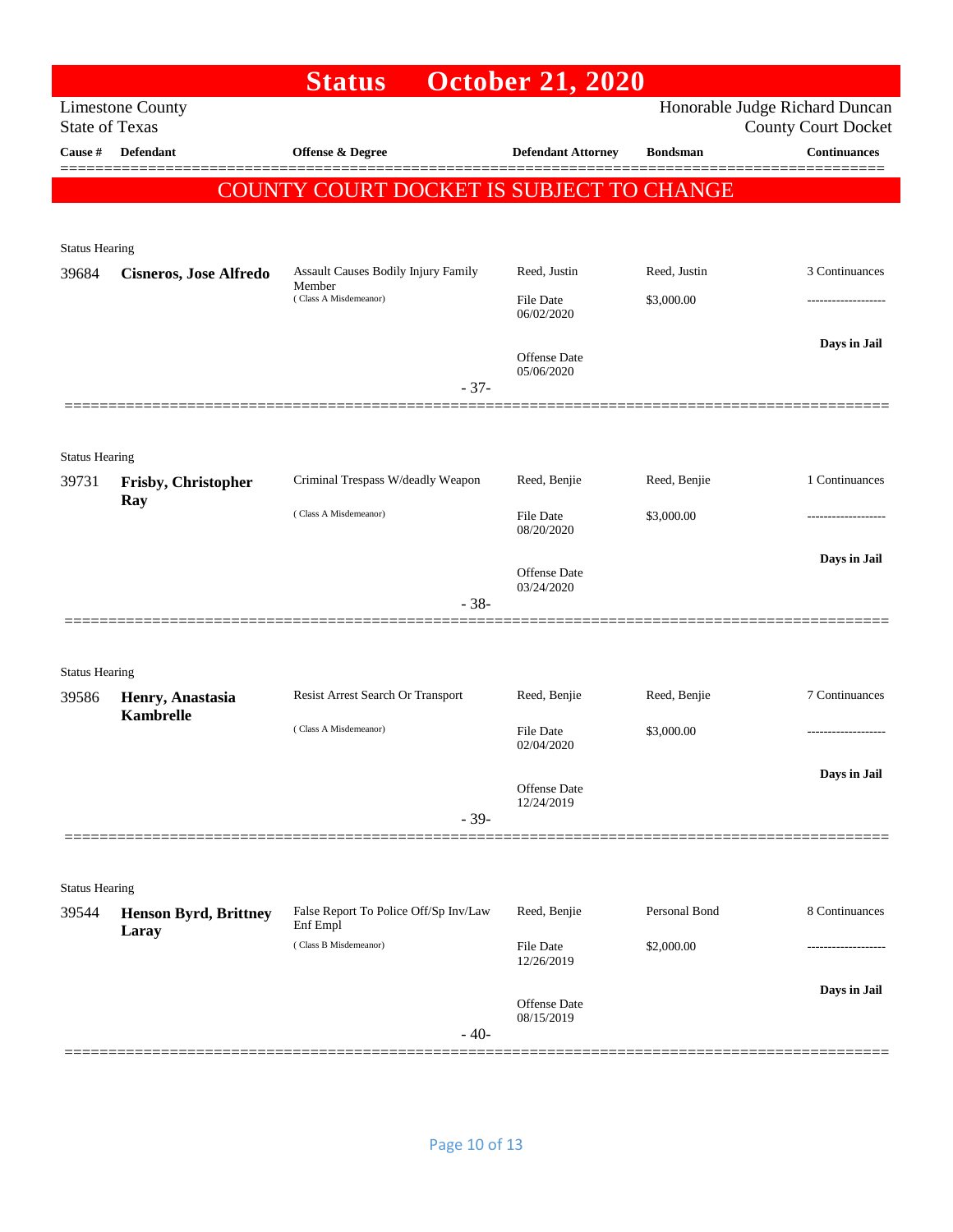|                       |                             | <b>Status</b>                                  |        | <b>October 21, 2020</b>    |                                |                            |
|-----------------------|-----------------------------|------------------------------------------------|--------|----------------------------|--------------------------------|----------------------------|
| <b>State of Texas</b> | <b>Limestone County</b>     |                                                |        |                            | Honorable Judge Richard Duncan | <b>County Court Docket</b> |
| Cause #               | <b>Defendant</b>            | <b>Offense &amp; Degree</b>                    |        | <b>Defendant Attorney</b>  | <b>Bondsman</b>                | <b>Continuances</b>        |
|                       |                             | COUNTY COURT DOCKET IS SUBJECT TO CHANGE       |        |                            |                                |                            |
|                       |                             |                                                |        |                            |                                |                            |
| <b>Status Hearing</b> |                             |                                                |        |                            |                                |                            |
| 39495                 | Mack, Alton Maurice,<br>Jr. | Criminal Mischief >=\$100<\$750                |        | Reed, Benjie               | Freebird Bail Bonds            | 9 Continuances             |
|                       |                             | (Class B Misdemeanor)                          |        | File Date<br>10/31/2019    | \$1,000.00                     | ---------------            |
|                       |                             |                                                |        | <b>Offense Date</b>        |                                | Days in Jail               |
|                       |                             |                                                | $-41-$ | 10/05/2019                 |                                |                            |
|                       |                             |                                                |        |                            |                                |                            |
| <b>Status Hearing</b> |                             |                                                |        |                            |                                |                            |
| 39496                 | Mack, Alton Maurice,<br>Jr. | Harrassment                                    |        | Reed, Benjie               | Freebird Bail Bonds            | 9 Continuances             |
|                       |                             | (Class B Misdemeanor)                          |        | File Date<br>10/31/2019    | \$1,000.00                     |                            |
|                       |                             |                                                |        | Offense Date               |                                | Days in Jail               |
|                       |                             |                                                | $-42-$ | 10/04/2019                 |                                |                            |
|                       |                             |                                                |        |                            |                                |                            |
| <b>Status Hearing</b> |                             |                                                |        |                            |                                |                            |
| 39520                 | Mack, Alton Maurice,        | Criminal Trespass                              |        | Reed, Benjie               | Reed, Bobby                    | 8 Continuances             |
|                       | Jr.                         | (Class B Misdemeanor)                          |        | File Date<br>12/03/2019    | \$2,000.00                     | ------------------         |
|                       |                             |                                                |        |                            |                                | Days in Jail               |
|                       |                             |                                                |        | Offense Date<br>11/17/2019 |                                |                            |
|                       |                             |                                                | $-43-$ |                            |                                |                            |
|                       |                             |                                                |        |                            |                                |                            |
| Plea Hearing<br>39487 | Martin, Angela Linette      | Driving W/Lic Inv W/Prev                       |        | Reed, Benjie               | Reed, Benjie                   | 11 Continuances            |
|                       |                             | Conv/Susp/W/O Fin Res<br>(Class B Misdemeanor) |        | File Date                  | \$2,000.00                     |                            |
|                       |                             |                                                |        | 10/04/2019                 |                                |                            |
|                       |                             |                                                |        | Offense Date<br>08/21/2019 |                                | Days in Jail               |
|                       |                             |                                                | $-44-$ |                            |                                |                            |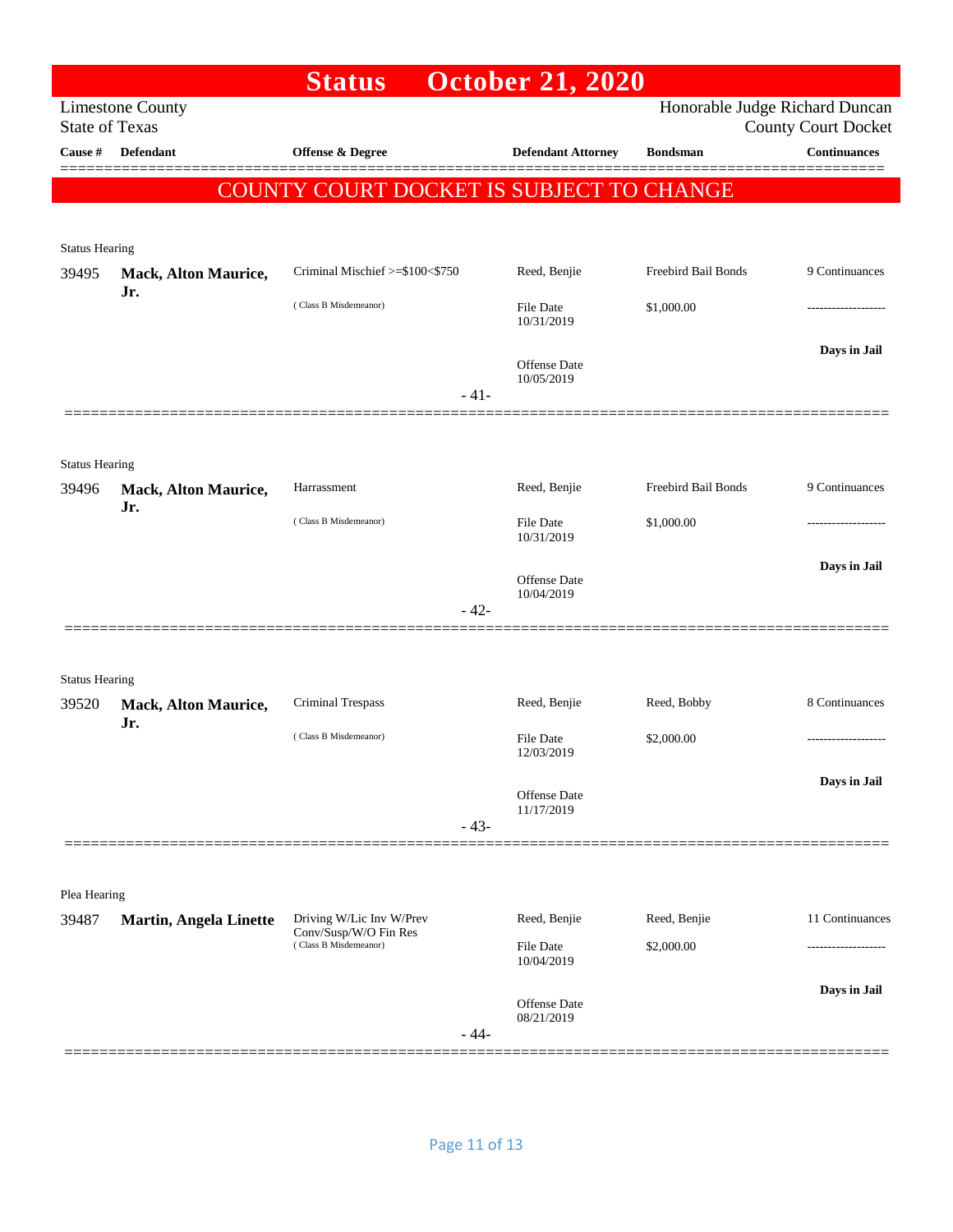|                       |                                             | <b>Status</b>                                    | <b>October 21, 2020</b>        |                   |                                                              |
|-----------------------|---------------------------------------------|--------------------------------------------------|--------------------------------|-------------------|--------------------------------------------------------------|
| <b>State of Texas</b> | <b>Limestone County</b>                     |                                                  |                                |                   | Honorable Judge Richard Duncan<br><b>County Court Docket</b> |
| Cause #               | <b>Defendant</b>                            | <b>Offense &amp; Degree</b>                      | <b>Defendant Attorney</b>      | <b>Bondsman</b>   | <b>Continuances</b>                                          |
|                       |                                             | COUNTY COURT DOCKET IS SUBJECT TO CHANGE         |                                |                   |                                                              |
|                       |                                             |                                                  |                                |                   |                                                              |
| <b>Status Hearing</b> |                                             |                                                  |                                |                   |                                                              |
| 39680                 | <b>Martin, Thomas Cahill</b>                | Driving While Intoxicated/Open Alch<br>Container | Reed, Stephen M.               | County Bail Bonds | 4 Continuances                                               |
|                       |                                             | (Class B Misdemeanor)                            | File Date<br>05/27/2020        | \$2,000.00        |                                                              |
|                       |                                             |                                                  |                                |                   | Days in Jail                                                 |
|                       |                                             |                                                  | Offense Date<br>12/15/2019     |                   |                                                              |
|                       |                                             | $-45-$                                           |                                |                   |                                                              |
|                       |                                             |                                                  |                                |                   |                                                              |
| <b>Status Hearing</b> |                                             |                                                  |                                |                   |                                                              |
| 39497                 | Martinez-Jiminez,<br><b>Jose Candelario</b> | Driving While Intoxicated 2nd                    | Reed, Justin                   | County Bail Bonds | 10 Continuances                                              |
|                       |                                             | (Class A Misdemeanor)                            | <b>File Date</b><br>10/31/2019 | \$3,000.00        | ---------------                                              |
|                       |                                             |                                                  |                                |                   | Days in Jail                                                 |
|                       |                                             |                                                  | Offense Date<br>10/05/2019     |                   |                                                              |
|                       |                                             | $-46-$                                           |                                |                   |                                                              |
|                       |                                             |                                                  |                                |                   |                                                              |
| <b>Review Hearing</b> |                                             |                                                  |                                |                   |                                                              |
| 39410                 | Retana, Priscilla<br><b>Nayeli</b>          | Poss Marij <2oz                                  | Reed, Benjie                   | County Bail Bonds | 5 Continuances                                               |
|                       |                                             | (Class B Misdemeanor)                            | File Date<br>06/28/2019        | \$2,000.00        |                                                              |
|                       |                                             |                                                  |                                |                   | Days in Jail                                                 |
|                       |                                             |                                                  | Offense Date<br>05/18/2019     |                   |                                                              |
|                       |                                             | $-47-$                                           |                                |                   |                                                              |
|                       |                                             |                                                  |                                |                   |                                                              |
| <b>Status Hearing</b> |                                             |                                                  |                                |                   |                                                              |
| 39653                 | Richardson, Sarah<br><b>Nicole</b>          | Assault Causes Bodily Injury Family<br>Member    | Reed, Justin                   | Reed, Justin      | 4 Continuances                                               |
|                       |                                             | (Class A Misdemeanor)                            | <b>File Date</b><br>04/15/2020 | \$3,000.00        |                                                              |
|                       |                                             |                                                  |                                |                   | Days in Jail                                                 |
|                       |                                             |                                                  | Offense Date<br>03/23/2020     |                   |                                                              |
|                       |                                             | $-48-$                                           |                                |                   |                                                              |